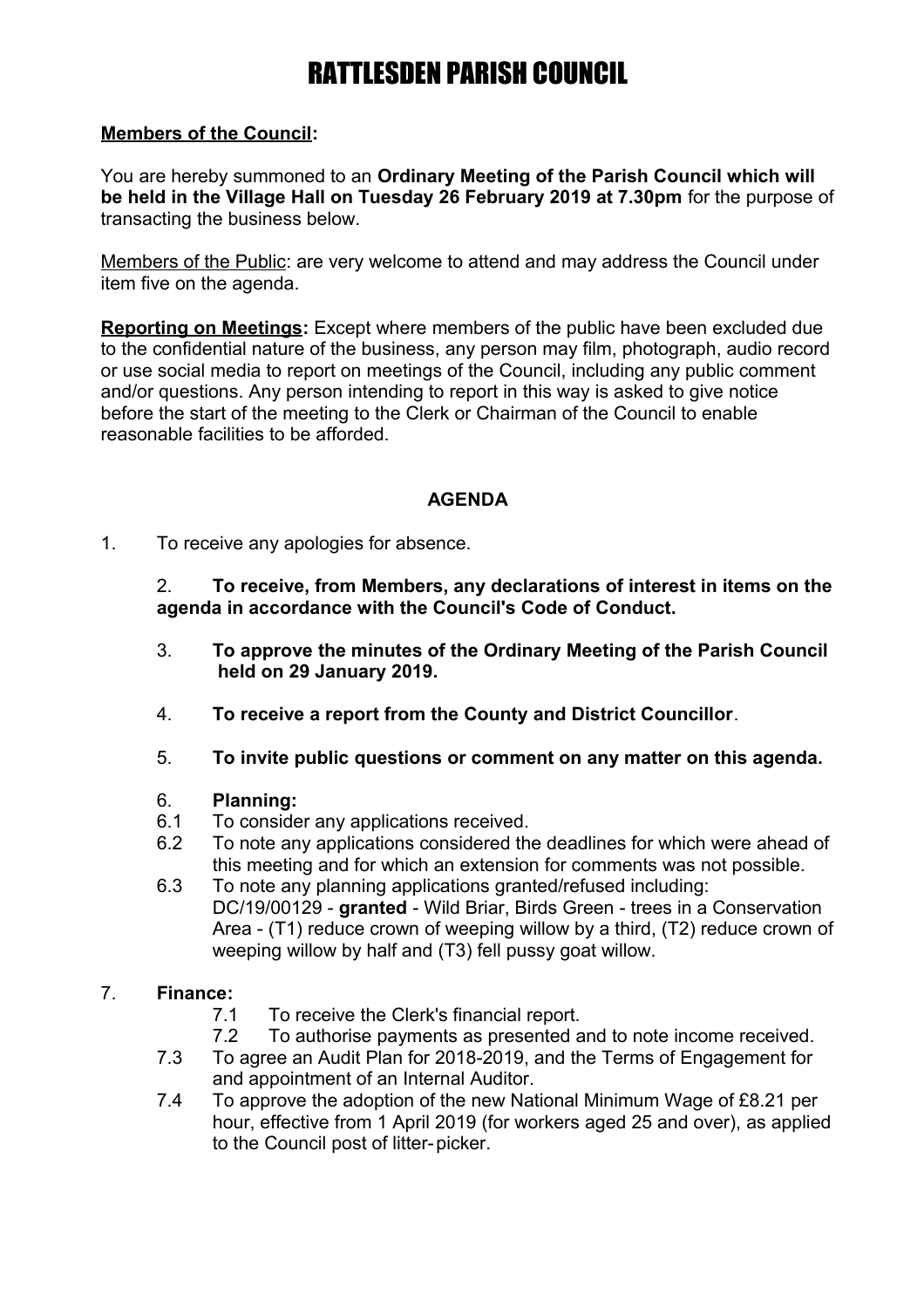## 8. **Council Communication:**

To consider the purchase of a lockable letter box, to be sited in the village centre, to provide another way by which residents might communicate with the Council.

## 9. **Mobile Vehicle-Activated Sign (MVAS):**

To consider the acquisition of a device to deter speeding and the process which must necessarily be followed should the acquisition be pursued.

### 10. **Cemetery Noticeboard:**

To confirm the type of noticeboard required and its potential location or to reconsider the original decision.

## 11. **Working Group Reports:**

- 11.1 Housing Development
- 11.2 Finance and Development

## 12. **Council Governance:**

- 12.1 To consider any new legislation, codes or regulatory issues and to take action as appropriate.
- 12.2 To determine if any Council decisions or actions impact upon its risk register, policies and/or internal controls.
- 12.3 To review, update and approve the Council Risk Register.
- 12.4 To review the systems of internal control and to take action as appropriate. 12.5 Further to recent inspections, to approve the updated Register of

Council Assets.

### 13. **Correspondence:**

To consider the list of correspondence received and to take action as appropriate.

## 14. **Matters to be brought to the attention of the Council either for information or for inclusion on the agenda of a future Ordinary Meeting.**

### 15. **Next Meeting:**

To note that the next Ordinary Meeting of the Parish Council is scheduled for Tuesday 26 March in the Village Hall beginning at 7.30pm.

Meas

Parish Clerk: Doug Reed, Proper Officer of the Council Address: Second Thoughts, Church Road, Elmswell IP30 9DY

Tel: 07843850018 E-mail: [rattlesdenpc@live.co.uk](mailto:rattlesdenpc@live.co.uk)

Published: 19 February 2019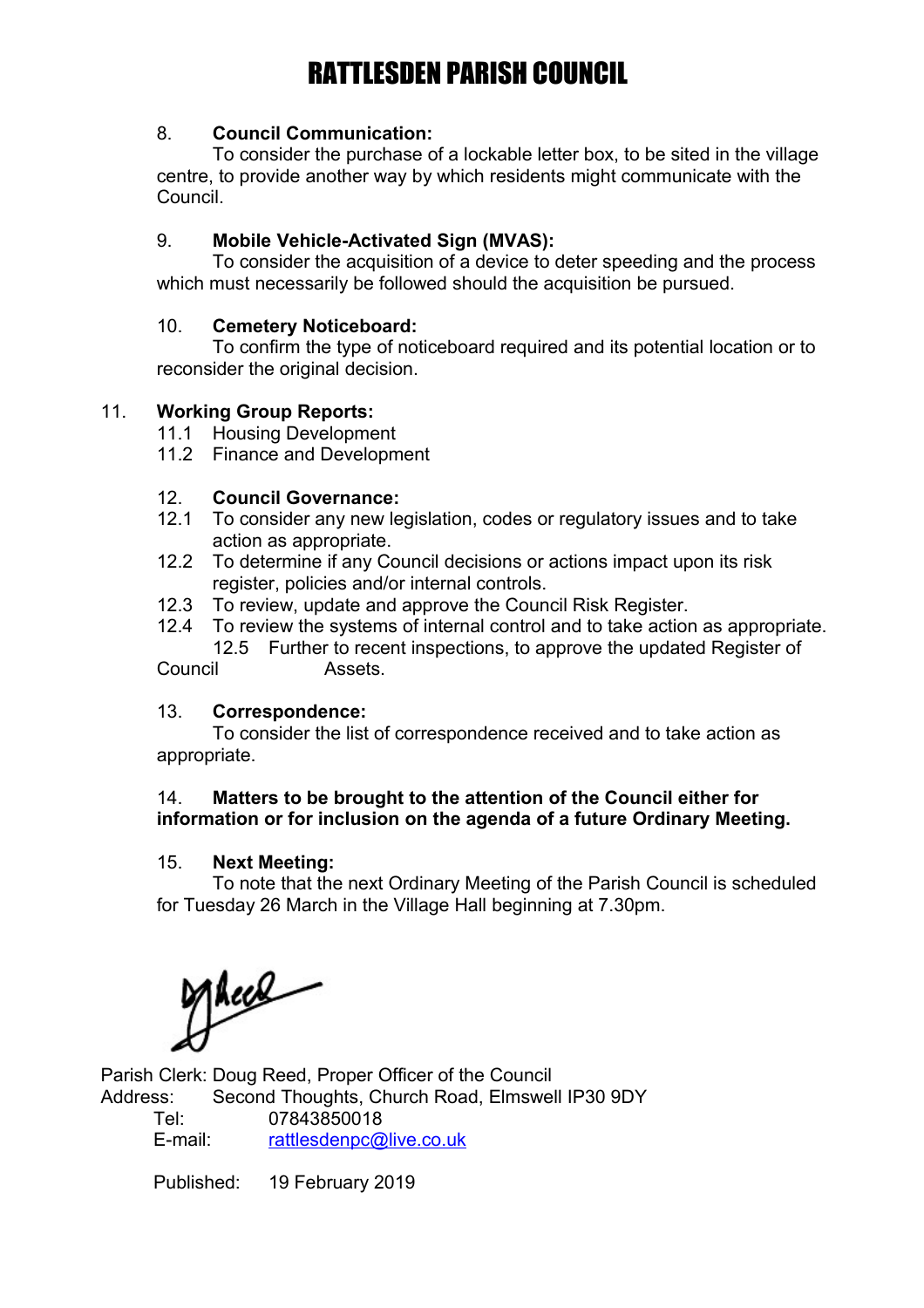# **Report to the Ordinary Meeting of 26 February 2019**

# **Agenda Item 7.2: Payments and Income**

## **Councillors are recommended to authorise the following payments:**

| To:                      | Reason                                                                                          | Pay<br>men<br>(£s) | <b>VAT</b><br>(Es) | <b>Tota</b><br>(Es)    |
|--------------------------|-------------------------------------------------------------------------------------------------|--------------------|--------------------|------------------------|
| Litter-Picker            | Salary: February 2019<br>(19.33 hours @ £7.83)                                                  | 151.<br>35         | N/A                | 151.<br>35             |
| Parish Clerk             | Salary: February 2019<br>(35 hours @ £12.012)<br>Gross: £420.42 - Net<br>£336.22 [PAYE: £84.00] | 336.<br>42         | N/A                | 336.<br>42             |
| <b>HMRC</b>              | PAYE (as above)                                                                                 | 84.0<br>0          | N/A                | 84.0<br>0              |
| The Felsham<br>Gardeners | Single grass-cut at<br>Rattlesden cemetery @<br>£200.00                                         | 200.<br>$00\,$     | 0.00               | 200.<br>00             |
| The Felsham<br>Gardeners | Cemetery hedge-cutting<br>(second cut)                                                          | 200.<br>$00\,$     | 0.00               | 200.<br>$00\,$         |
| Mr David<br>Peachey      | Materials for/installation of<br>new dog bin plus removal<br>of old bin                         | 59.0<br>0          | 0.00               | 59.0<br>0              |
| Parish Clerk*            | Reimbursement of costs of<br>gift for the internal auditor<br>(for 2017-2018)                   | 40.0<br>0          | 0.00               | 40.0<br>$\overline{0}$ |
|                          | <b>TOTAL</b>                                                                                    | £1,0<br>70.7<br>7  | £0.0<br>O          | £1,0<br>70.7<br>7      |

#### Notes:

\*To be paid for by the Chairman's allowance.

## **Councillors are asked to note the following income received:**

| From:                                  | Reason                                    | Tota        |
|----------------------------------------|-------------------------------------------|-------------|
|                                        |                                           | (£s)        |
| TSB                                    | Business account interest (February)      | 5           |
| <b>Mid Suffolk District</b><br>Council | <b>Cleansing Grant (October-December)</b> | 204<br>10   |
|                                        | <b>TOTAL</b>                              | £215<br>.55 |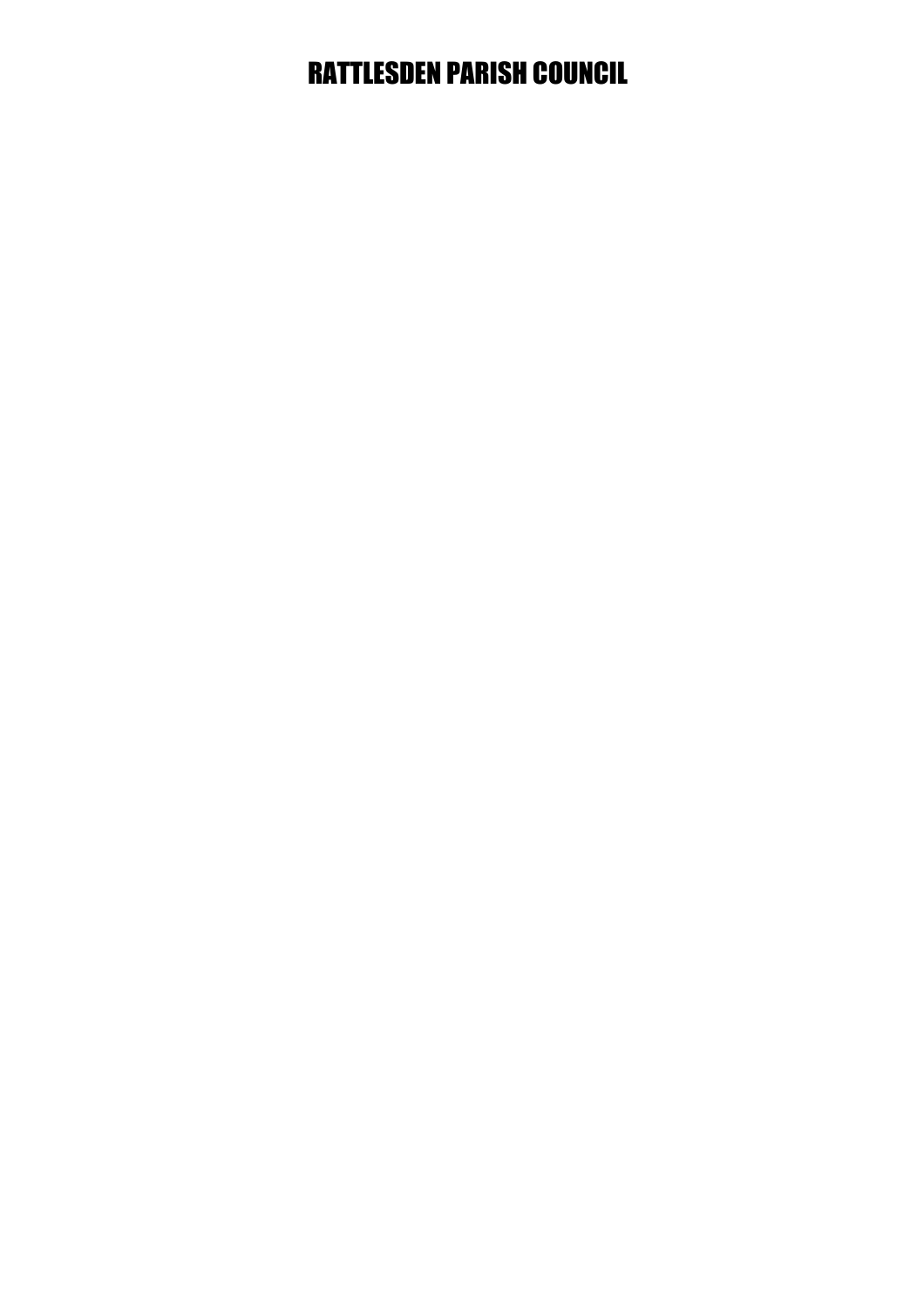# **Report to the Ordinary Meeting of 26 February 2019**

## **Agenda Item 7.3: Internal Audit 2018-2019**

### **Internal Audit Plan**

That an audit of the internal controls of Rattlesden Parish Council should be undertaken to meet its duty to maintain an adequate and effective system of internal audit of its accounting records, and of its system of internal control in accordance with proper practices.

### **Process:**

1.Approval by Rattlesden Parish Council of quarterly financial reports and monthly bank reconciliations produced by the Parish Clerk (Responsible Financial Officer).

2. Review by Rattlesden Parish Council of its Standing Orders, Financial Regulations and Risk Management Controls.

3. Review by Rattlesden Parish Council of its systems of internal control.

4. Adoption by Rattlesden Parish Council of the Terms of Engagement for an Internal Auditor and this Audit Plan.

5. Appointment of an Internal Auditor

6. Receipt of a written report from the Internal Auditor.

7. Review and consideration of that report, ensuring that any necessary action resulting therefrom is agreed and effected.

### **Terms of Engagement for Internal Auditor**

### **1. Purpose**

To assist the Council in fulfilling its responsibility to have and maintain proper arrangements for the prevention and detection of fraud, error or mistake. To test the internal controls of the Council sufficient for the proper completion of an annual internal audit report which should provide an assurance for the Council to complete the Annual Governance and Accountability Return (as required by the External Auditor).

### **2. Scope**

The suggested method of approach is that provided for within *Governance and Accountability for Smaller Authorities in England* (March 2018), as amended.

### **3. Independence**

The Internal Auditor should have no other role within the Council, provide an audit report in his own name and have direct access to those charged with governance.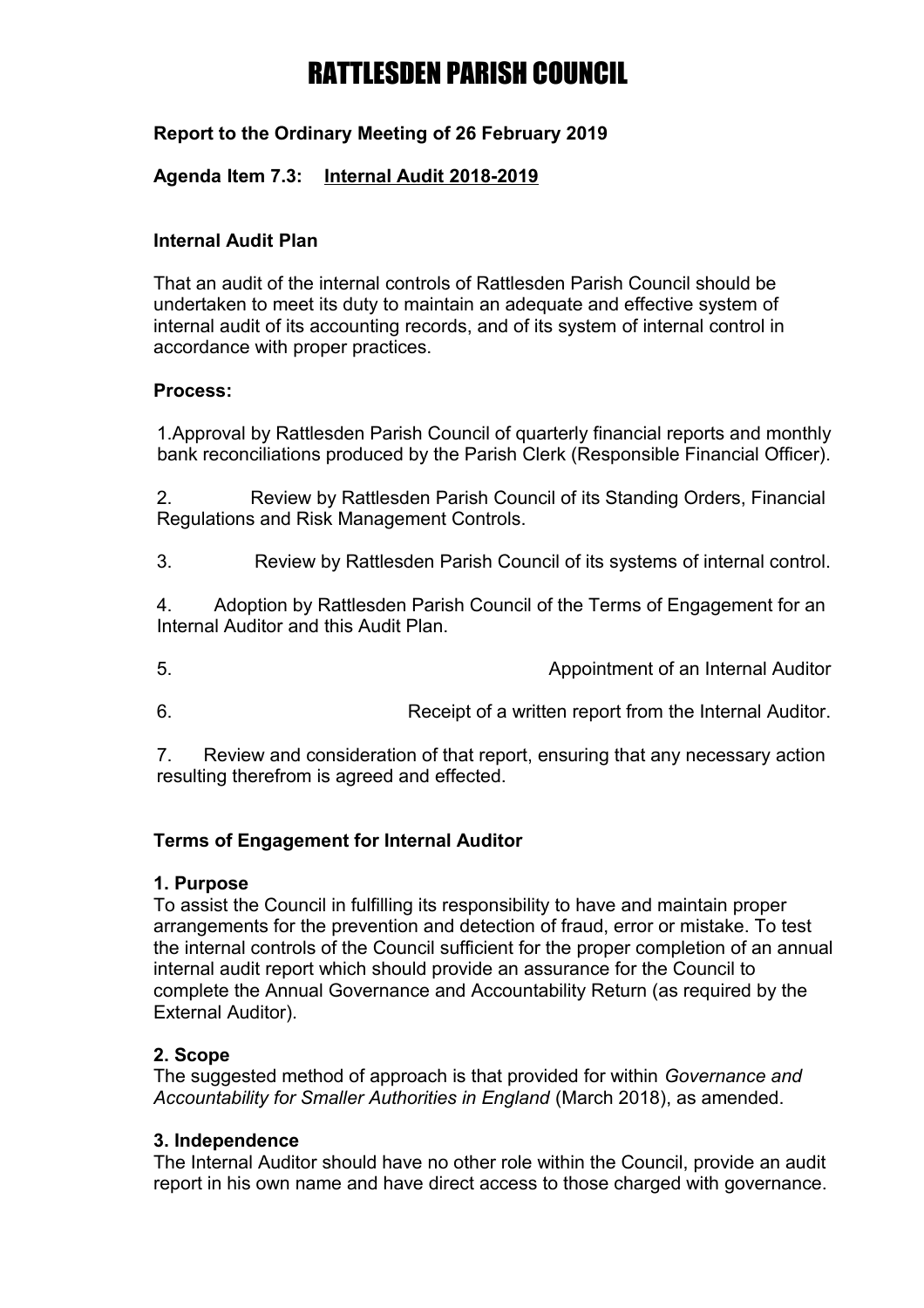### **4. Competence**

No formal qualification is needed but an understanding of basic accountancy procedures, the role of internal audit, awareness of risk management and understanding of the legal framework and powers of local councils is required.

## **5. Relationships**

Officers, members and the Internal Auditor to understand their own responsibilities and to have agreed the plan for Internal Audit.

### **6. Audit Planning and Reporting**

The Audit Plan should properly take account of all the risks and be approved by Council. The Internal Auditor should complete the appropriate section of the AGAR by 18 June 2019 and provide a report in writing in accordance with the Audit Plan by 23 July 2019.

The Internal Auditor's report should be considered by the Parish Council at the first opportunity, i.e. (notwithstanding any unforeseen problems) at its meeting on 30 July 2019.

## **7. Period of Engagement**

Audit for the year ending 31 March 2019.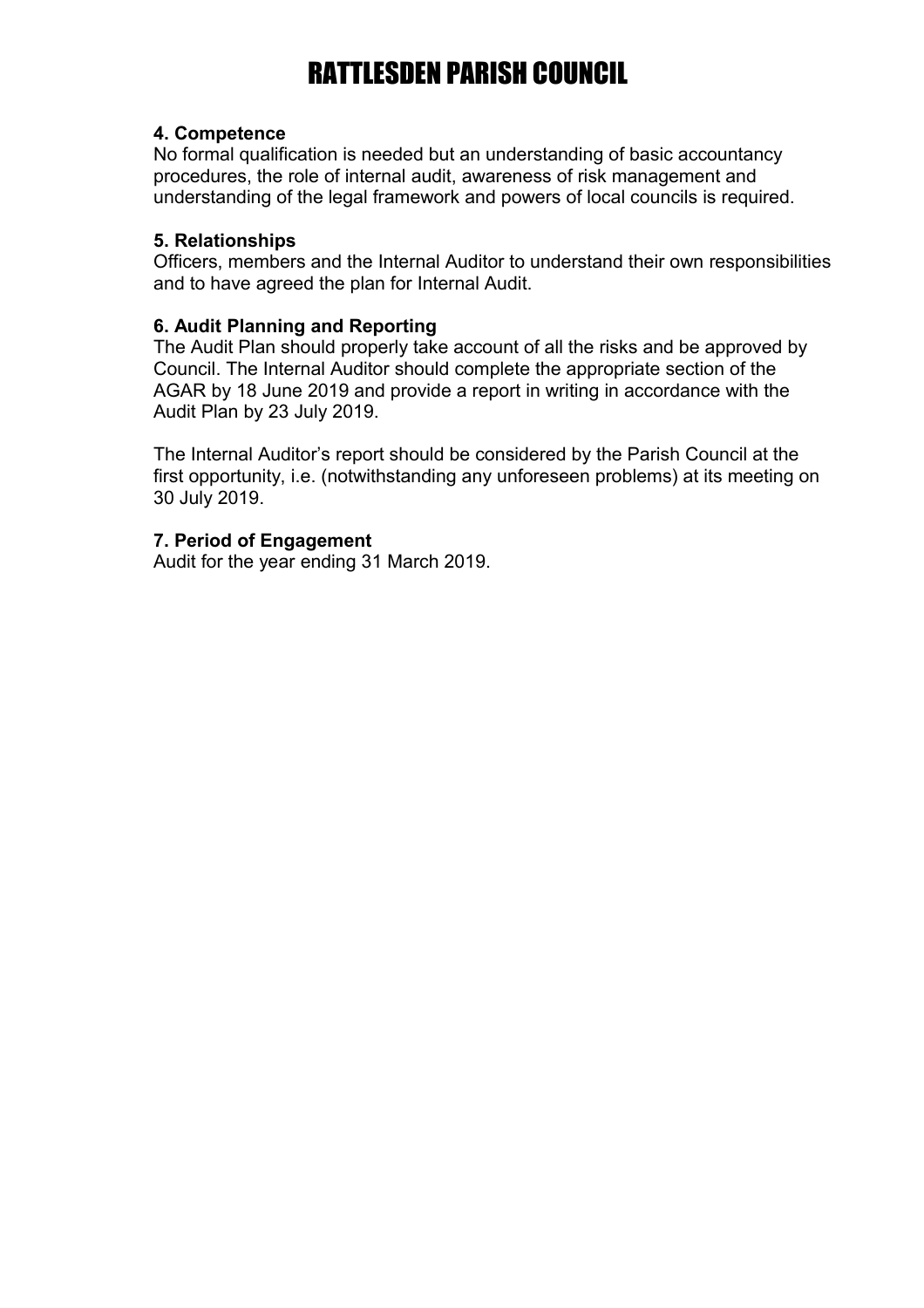# **Report to the Annual Meeting of 26 February 2019**

# **Agenda Item 13.4: Review of Systems of Internal Control**

The Council is responsible in law for ensuring that its financial management is adequate and effective and that it has a sound system of internal control which facilitates the effective exercise of its functions and which includes arrangements for the management of risk.

All local councils are required, at least once a year, to conduct in accordance with proper practices, a review of the effectiveness of their system of internal control and publicly report the outcome.

The Annual Governance and Accountability Return (AGAR) submitted to the external auditor requires the signature of the Chairman, on behalf of the Council, confirming that a sound system is in place.

The primary governing documents and systems of internal control of the Council are:

- **1** Standing Orders for the conduct and transaction of business at meetings of the Council
- **2** Financial Regulations
- **3** Arrangements for the inspection of minutes and accounts by local residents
- **4** The Code of Conduct adopted by the Council, which Councillors must observe
- **5** Arrangements for access to information held by the Council under the Freedom of Information Act 2000
- **6** Arrangements for access to personal information held by the Council under the General Data Protection Regulation and Data Protection Act 2018
- **7** Arrangements for access to environmental information held by the Council under the Environmental Information Regulations 2004
- **8** Arrangements for handling complaints
- **9** Regular financial reports presented to the Council
- **10** Independent internal audit
- **11** Budgetary control and monitoring procedures
- **12** Bank reconciliation
- **13** Identification, evaluation and management of operational and financial risks

## **Review Outcomes**

The Council is asked to use the attached checklist to establish:

- **14** an opinion as to whether or not its governing arrangements and internal systems of control are effective;
- **15** any areas for development or change; and
- **16** if necessary, an 'action plan' to carry out required development and/or change.